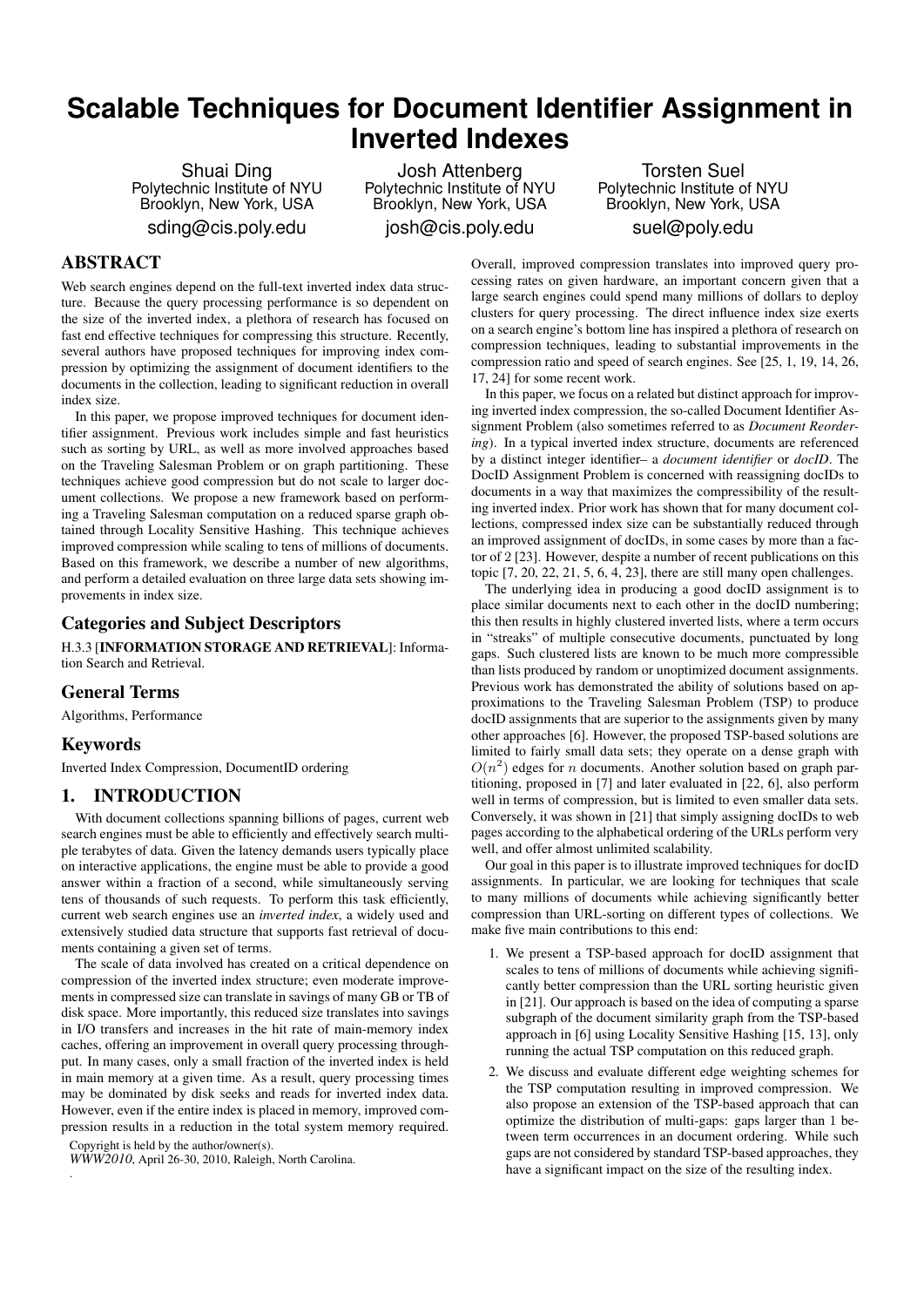- 3. We study hybrid schemes that combine ideas from our approach and the URL sorting heuristic in [21]. We show that selecting the edges in our reduced graph using both LSH and URL sorting results in improved compression while simultaneously reducing computational cost versus the LSH-only approach.
- 4. We perform an extensive experimental evaluation of our approaches on several large data sets from TREC, Wikipedia, and the Internet Archive. Our results show significant improvements in compression over the URL sorting heuristic in [21], while scaling to very large data sets.
- 5. We demonstrate improvements in the compressed size of the frequency and position data stored in the index in addition to the benefits for docID compression. Furthermore, we demonstrate significant improvements in query processing for memory-resident and disk-based indexes as a result of our techniques.

The remainder of this paper is organized as follows. Section 2 provides background and a brief survey of previous work. Section 3 describes our approach for building a reduced graph using Locally Sensitive Hashing. Section 4 explores different edge weight functions, while Section 5 shows how to optimize multi-gaps. Section 6 provides experimental evaluation, while Sections 7 consider hybrid algorithms and Section 8 provides the impact on query processing. Finally, we present concluding remarks and ideas for future work in Section 9.

# 2. BACKGROUND AND PRIOR WORK

In this section, we first provide background on inverted indexes and IR query processing, and discuss index compression techniques. We go on to discuss prior work on the DocID Assignment Problem in 2.3.

#### 2.1 Inverted Indexes and Query Processing

Let  $D = \{d_1, \ldots, d_{|D|}\}$  be a set of  $|D|$  documents in a document collection, and let  $T = \{t_1, \ldots, t_{|T|} | t_i \in D \}$  be the set of terms present in the collection. An inverted index data structure  $\mathbb I$  is essentially a particularly useful, optimized instantiation of a term/document matrix M where each term corresponds to a row and each document to a column. Here,  $M_{i,j}$  represents the association between term *i* and document *j*, often as a frequency, a TF-IDF score, or as a simple binary indicator, for all terms  $t_i \in T$  and documents  $d_j \in D$ . Clearly, this matrix is very sparse, as most documents only contain a small subset of the possible terms. Conversely, most terms only occur in a small subset of documents. An inverted index exploits this by storing  $M$  in sparse format – since most entries are 0, it is preferable to just store the non-zero entries. More precisely, the non-zero entries in a row corresponding to a term *t<sup>i</sup>* are stored as a sequence of column IDs (i.e., document IDs), plus the value of the entries (except in the binary case, where these values do not have to be stored). This sequence is also called the *inverted list* or *posting list* for term *ti*, denoted *li*.

Search engines typically support keyword queries, thus returning documents associated with a small set of search terms supplied by a user. Computationally, this translates to finding the intersection or union of the relevant rows of M, i.e., the inverted lists of the search terms, and then evaluating an appropriate ranking function in order to sort the result from most to least relevant. In many cases, each inverted list  $l_i$  contains the list of documents containing  $t$  and the associated frequency values, i.e., how often a document contains the term.

Inverted lists are usually stored in highly compressed form, using appropriate techniques for encoding integer values, given that smaller integers tend to result in better compression. To decrease the values that need be encoded, inverted lists are typically *gap-encoded*, i.e., instead of storing the list of raw docIDs of the documents containing the term, we store the list of gaps between successive docIDs in the list, called *d-gaps*.

Query processing in a state-of-the-art search engine involves numerous distinct processes such as query parsing, query rewriting, and the computation of complex ranking functions that may use hundreds of features. However, at the lower layer, all such systems rely on extremely fast access to inverted lists to achieve the required query throughput. For each query, the engine typically needs to traverse the inverted lists corresponding to the query terms in order to identify a limited set of promising documents that can then be more fully scored in a subsequent phase. The challenge in this initial filtering phase is that for large collections, the inverted lists for many commonly queried terms are very long. For example, for the TREC GOV2 collection of 25*.*2 million web pages used below, on average each query involves lists with several million postings. This clearly motivates the interest in improved compression techniques for inverted lists.

#### 2.2 Inverted Index Compression Techniques

The fundamental goal of inverted index compression is to compress a sequence of integers, be that either a sequence of d-gaps obtained by taking the difference between consecutive docIDs, or a sequence of frequency values. In addition, we may deduct 1 from each d-gap and frequency, so that the integers to be compressed are non-negative but do include 0 values. We now sketch some known integer compression techniques that we use in this paper, in particular Gamma Coding (Gamma) [25], PForDelta (PFD) [14, 26], and binary Interpolative Coding (IPC) [17]. We provide brief outlines of these methods to keep the paper self-contained; for more details, please see the references.

**Gamma Coding** This technique represents a value  $n \geq 1$  by a unary code for  $1 + |\log(n)|$  followed by a binary code for the lower  $\log(n)$  bits of *n*. Gamma coding performs well for very small numbers, but is not appropriate for larger numbers.

PForDelta: This is a compression method recently proposed in [14, 26] that supports extremely fast decompression while also achieving a small compressed size. PForDelta (PFD) first determines a value *b* such that most of the values to be encoded (say,  $90\%$ ) are less than  $2^b$ and thus fit into a fixed bit field of *b* bits each. The remaining values, called *exceptions*, are coded separately. If we apply PFD to blocks containing some multiple of 32 values, then decompression involves extracting groups of 32 *b*-bit values, and finally patching the result by decoding a smaller number of exceptions. This process can be implemented extremely efficiently by providing, for each value of *b*, an optimized method for extracting 32 *b*-bit values from *b* memory words, with decompression speeds of more than a billion integers per second on a single core of a modern CPU.

PFD can be modified and tuned in various ways by changing the policies for choosing *b* and the encoding of the exceptions. In this paper we use a modified version of PFD called OPT-PFD, proposed in [23], that performs extremely well for the types of inverted lists arising after optimizing the docID assignment.

Interpolative Coding: This is a coding technique proposed in [17] that is ideal for clustered or bursty term occurrences. The goal of the document reordering approach is to create more clustered, and thus more compressible, term occurrences. Interpolative Coding (IPC) has been shown to perform very well in this case [5, 7, 20, 21, 22].

IPC differs from the other methods in an important way: It directly compresses docIDs, and not docID gaps. Given a set of docIDs *d<sup>i</sup> <*  $d_{i+1} < \ldots < d_j$  where  $l < d_i$  and  $d_j < r$  for some bounding values *l* and *r* known to the decoder, we first encode  $d_m$  where  $m = (i+j)/2$ , then recursively compress the docIDs  $d_i$ , . . . ,  $d_{m-1}$  using *l* and  $d_m$  as bounding values, and then recursively compress  $d_{m+1}, \ldots, d_j$  using *d<sup>m</sup>* and *r* as bounding values. Thus, we compress the docID in the center, and then recursively the left and right half of the sequence. To encode  $d_m$ , observe that  $d_m > l + m - i$  (since there are  $m - i$  values  $d_i, \ldots, d_{m-1}$  between it and *l*) and  $d_m < r - (j - m)$  (since there are  $j - m$  values  $d_{m+1}, \ldots, d_j$  between it and *r*). Thus, it suffices to encode an integer in the range  $[0, x]$  where  $x = r - l - j + i - 2$ that is then added to  $l + m - i + 1$  during decoding; this can be done trivially in  $\lceil \log_2(x+1) \rceil$  bits, since the decoder knows the value of *x*.

In areas of an inverted list where there are many documents that contain the term, the value *x* will be much smaller than  $r - l$ . As a special case, if we have to encode *k* docIDs larger than *l* and less than *r* where  $k = r - l - 1$ , then nothing needs to be stored at all as we know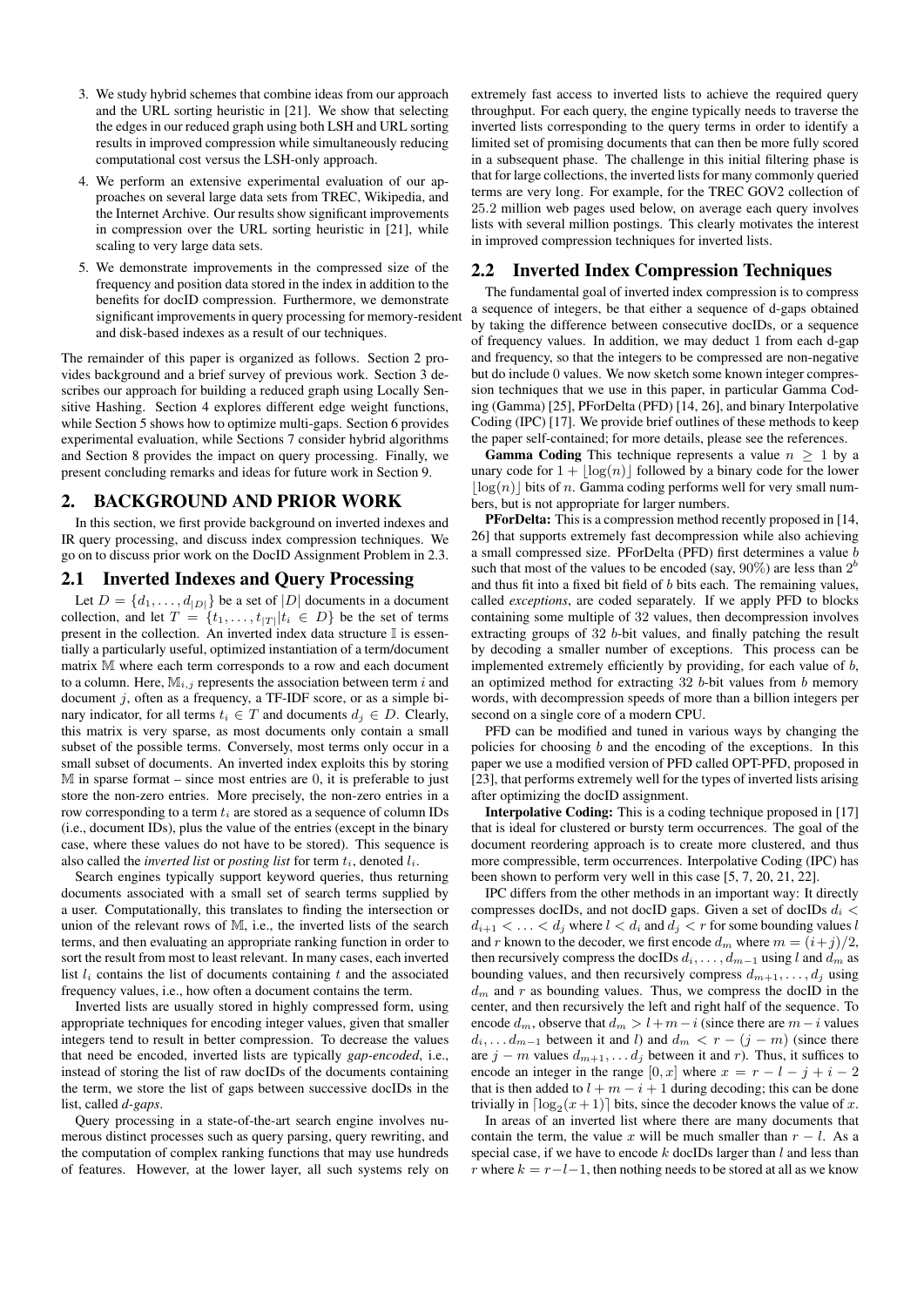that all docIDs properly between  $l$  and  $r$  contain the term. This means IPC can use less than one bit per value for dense term occurrences. (This is true for OPT-PFD, but not for Gamma Coding.)

#### 2.3 Prior Work on DocID Assignment

The compressed size of an inverted list, and thus the entire inverted index, is a function of the d-gaps being compressed, which itself depends on how we assign docIDs to documents (or columns to documents in the matrix). Common integer compression algorithms require fewer bits to represent a smaller integer than a larger one, but the number of bits required is typically less than linear in the value (except for, e.g., unary codes). This means that if we assign docIDs to documents such that we get many small d-gaps, and a few proportionally larger d-gaps, the resulting inverted list will be more compressible than another list with the same average value but more uniform gaps (e.g., an exponential distribution). This is the basic insight that has motivated all the recent work on optimizing docID assignment [7, 20, 22, 21, 5, 6, 4]. Note that this work is related in large part to the more general topic of sparse matrix compression [16], with parallel lines of work often existing between the two fields.

More formally, the DocID Assignment Problem seeks a permutation of docIDs that minimizes total compressed index size. This permutation  $\Pi$  is a bijection that maps each docID  $d_j$  into a unique integer assignment  $\Pi(d_j) \in [1, |D|]$ . Let  $\bar{l}_i^{\Pi}$  be the d-gaps associated with term *t<sup>i</sup>* after permutation Π. Under a specific encoding scheme, *s*, the "cost" (size) of compressing list  $\bar{l}_i^{\Pi}$  is denoted by  $Cost_s(\bar{l}_i^{\Pi})$ , and the total compressed index cost is

$$
Cost_s(\mathbb{I}^{\Pi}) = \sum_{\bar{l}_i} Cost_s(\bar{l}_i^{\Pi}),
$$

Clearly, examining all possible Π would result in an exponential number of evaluations. Thus, we need more tractable ways to either compute or approximate such permutations.

A common assumption in prior work is that docIDs should be assigned such that similar documents (i.e., documents that share a lot of terms) are close to each other. Thus, with the exception of [4], prior work has focused on efficiently maximizing the similarity of close-by documents in the docID assignment. These techniques can be divided into three classes: (i) top-down approaches that partition the collection into clusters of similar documents and then assign consecutive docIDs to documents in the same cluster, (ii) bottom-up approaches that assign consecutive docIDs to very similar pairs of documents and then connect these pairs into longer paths, and (iii) the heuristic in [21] based on sorting by URL.

**Bottom-Up:** These approaches typically create a dense graph  $G =$  $(D, E)$  where *D* is the set of documents, and *E* is a set of edges each representing the connection between two documents  $d_i$  and  $d_j$ in *D*. Each edge  $(i, j)$  is typically assigned some weight representing the degree of similarity between  $d_i$  and  $d_j$ , e.g., the number of terms in the intersection of the documents as used in [20, 6]. The edges of this graph are then traversed such that the total path similarity is maximized.

In [20], Shieh et al proposed computing a Maximum Spanning Tree on this graph, that is, a tree with maximum total edge weight. They then propose traversing this tree in a depth-first manner, and assigning docIDs to documents in the order they are encountered. Another approach in [20] attempts to find a tour of *G* such that the sum of all edge weights traversed is maximized. This is of course equivalent to the Maximum Traveling Salesman Problem (henceforth just called TSP). While this is a known NP-Complete problem, it also occurs frequently in practice and many effective heuristics have been proposed. In [20], a simple greedy nearest neighbors (GNN) approach is used, where an initial starting node is chosen, from which a tour is grown by adding one edge at a time in a way that greedily maximizes the current total weight of the tour. While this heuristic may seem simplistic, it significantly outperformed the spanning tree approach above, and was also slightly faster.

Blanco and Barreiro [6] further reduce the computational effort through SVD for dimensionality reduction, however, even in this case the time is still quadratic in the number of documents. Overall, TSP-based techniques seem to provide the best performance amongst bottom-up approaches. However, these techniques are currently limited to at most a few hundred thousand documents.

Top-Down: Among these approaches, an algorithm by Blandford and Blelloch in [7] has been shown to consistently outperform others in this class, in fact performing better than the sorting-based and Bottom-Up approaches as shown in [21, 6]. However, the algorithm is even less efficient than the TSP approaches, and limited to fairly small data sets.

Sorting: In this approach, proposed by Silvestri in [21], we simply sort the collection of web pages by their URLs, and then assign docIDs according to this ordering. This is the simplest and fastest approach, and also performs very well in terms of compressed size on many web data sets. In fact, it appears to obtain a smaller size than all other scalable approaches, with the exception of the TSP approach and the top-down algorithm in [7], both of which do not scale to the data sizes considered in [21]. Of course, the sorting-based approach is only applicable to certain types of collections, in particular web data sets where URL similarity is a strong indicator of document similarity. This is clearly not the case for many other textual collections such as the Reuters or WSJ corpus or, as well shall see, pages from Wikipedia.

In summary, we currently have a highly scalable approach based on sorting that achieves decent compression on certain data sets, and approaches that achieve slightly better compression but do not scale to millions of documents. Our goal in the next few sections is to improve the TSP-based approach such that it scales to tens of millions of pages while getting compression that is significantly better than that for sorting.

#### 3. SCALING TSP USING HASHING

In this section, we describe our framework for scaling the TSPbased approach for doc-ID reordering studied in [20, 6] to much larger corpora. The main ingredient in this framework is Locality Sensitive Hashing [15], a technique commonly used for clustering of large document collections for applications such as near-duplicate detection [13] and document compression [18]. We start with a discussion and outline of the framework, and then provide more details in Subsection 3.2.

#### 3.1 Basic Idea and Discussion

While bottom-up, TSP-based approaches seem to offer the most compressible doc-ID ordering amongst all comparable methods, to achieve this level of compressibility requires significant computational effort. Even though the GNN heuristic simplifies the known NP-Hard TSP problem, approximating a solution in quadratic time, given the millions to billions of documents present in a typical search engine, GNN has difficulty scaling. A solution was proposed in [6] involves a dimensionality reduction through singular value decomposition (SVD). While it offers a substantial improvement in run time, the complexity of this method is still hindered by a quadratic dependency on the size of the corpus, and thus does not scale to typical index sizes.

In our approach, we avoid this computational bottleneck by first creating a sparse graph, weeding out the vast majority of the  $n^2$  edges used in prior approaches ( $n = |D|$ ). We then run a GNN approximation to the TSP on this sparse graph, thereby avoiding examining all pairs of nodes. Our goal is to carefully select about  $k \cdot n$  edges (where  $k \ll n$ ) from *G* in such a way that this sparse graph is able to produce a TSP tour similar in quality to the TSP tour obtainable on a full graph. Specifically, we select for each node those *k* out of *n* incoming edges that have the highest weight, i.e, edges that point at the *k* nearest neighbors, as these are the most promising edges for the TSP. However, this leaves us with the problem of finding the *k* nearest neighbors of each node without looking at all pairs of nodes. Fortunately, for the types of similarity metrics we are interested in (e.g., Jaccard similarity), there are highly efficient techniques [15, 13] for finding the *k*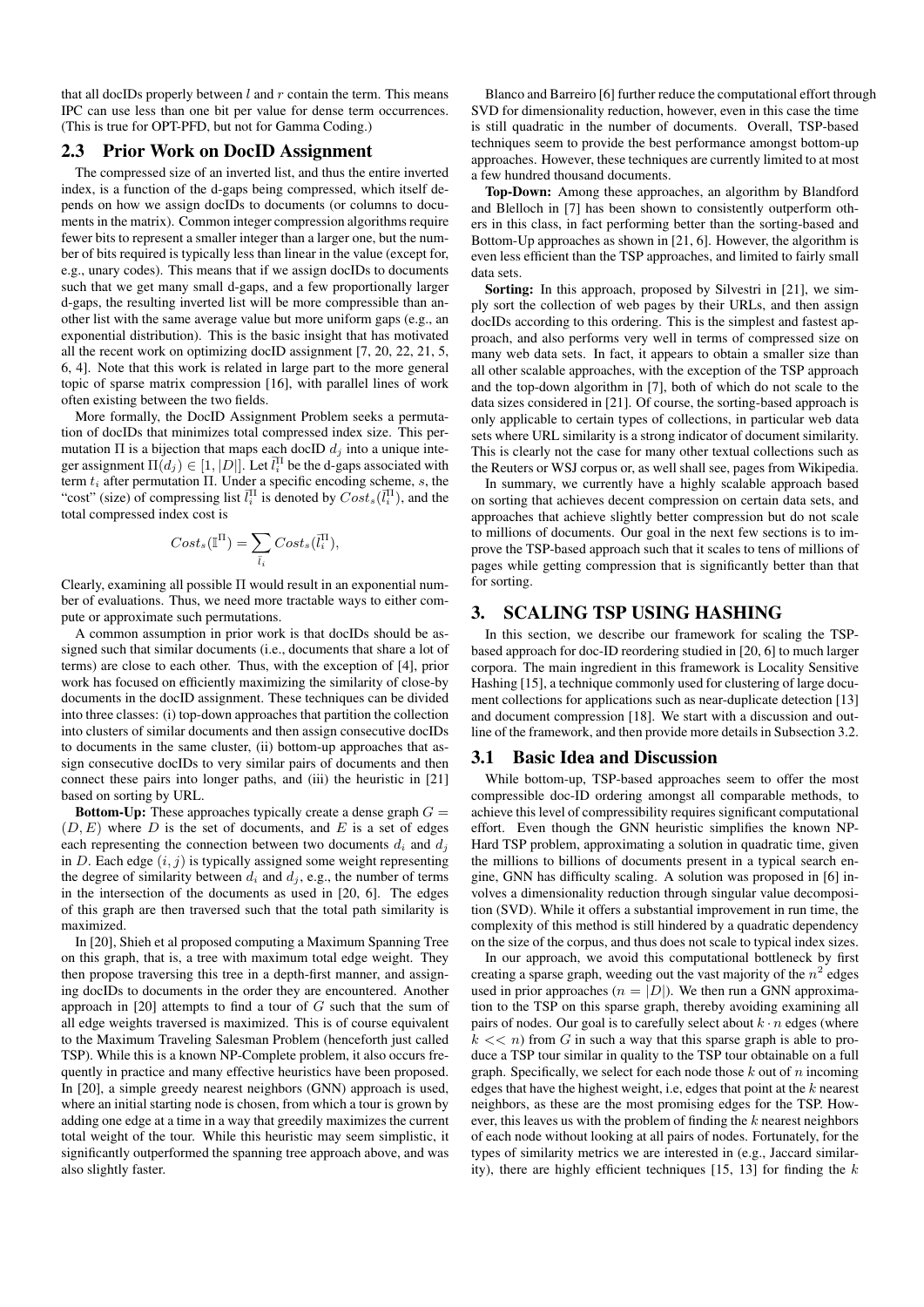nearest neighbors of all nodes in time  $O(n \cdot polylog(n))$ , much faster than  $\Theta(n^2)$ .

The idea of accelerating a graph computation by working on a suitably constructed sparse graph is well known in the algorithms community. The most closely related application is in the context of compressing a collection of similar files, as described in [18], where finding an optimal compression scheme reduces to finding a Maximum Branching (essentially a directed form of a Maximum Spanning Tree) in a directed graph. To speed up this computation, [18] also builds a sparse *k*-nearest neighbor graph using the techniques from [15, 13], and then runs the Maximum Branching computation on this sparse graph. In fact, for the Maximum Branching problem it has been shown [2] that the solution on the sparse graph approximates that on the complete graph within a factor of  $k/(k+1)$ . Note that this is not true for the case of Maximal TSP; in fact, one can show that the solution on the sparse subgraph can be arbitrarily away from the optimum. (We omit a formal proof due to space constraints.) However, we will see that in practice this approach works quite well.

#### 3.2 Details

We now provide more details on our framework, which can be divided into four phases as follows.

- (1) Min-Hashing: We scan over the document collection, and select from each document *s* random terms (here we use  $s = 100$ ) using the Min-Hash sampling technique [9] as described in [13]. In particular, the *i*-th sample element is obtained by hashing all terms in the document using a hash function *hi*, and selecting the term that hashes to the minimum value.
- (2) Selecting Nearest Neighbor Candidates: The goal of this phase is to select for each node  $k' > k$  other nodes that are likely to contain the *k* nearest neighbors using the Locality Sensitive Hashing approach in [15, 13]. We compute for each document *t* superhashes (here  $t = 80$ ), where the *j*-th superhash of each document is computed by selecting *l* indexes  $i_1, \ldots, i_l$  at random from *{*1*, . . . , s}*, concatenating the terms selected from the document as the  $i_1$ -th,  $i_2$ -th, to  $i_l$ -th samples in the previous phase, and hashing the concatenation to a 32-bit integer using MD5 or a similar function. It is important that the same randomly selected indexes  $i_1, \ldots, i_l$  are used to select the *j*-th superhash of every documents. This results in  $t$  files  $F_1$  to  $F_t$  such that  $F_j$  contains the the *j*-th superhash of all documents.

The crucial point, analyzed in detail in [13], is that if two documents share the same  $j$ -th superhash for some  $j$ , their similarity is likely to be above some threshold  $\theta$  that depends on our choice of *s* and *l*. Conversely, if two documents have similarity above *θ*, and if *t* is chosen large enough, then it is likely that their *j*-th superhashes are identical for some  $j \in \{1, \ldots, t\}$ . Thus, by sorting each file  $F_i$  and looking for identical values, we can identify pairs of documents that are likely to be similar.

However, for any fixed threshold  $\theta$ , we may get some nodes with a large number of neighbors with similarity above *θ*, and some nodes with few or no such neighbors. In order to select about *k ′* nearest neighbors for each node, we iterate this entire phase several times, starting with a very high similarity threshold  $\theta$  and then in each iteration removing nodes that already have enough neighbors and lowering the threshold until all nodes have enough neighbors. At the end of this phase, we have a long list of candidate nearest neighbor pairs.

- (3) Filtering: In this phase, we check all the candidate pairs from the previous phase to select the actual *k* neighbors that we retain for each node. This is done by computing the similarity of each pair using all *s* samples from the first phase, and selecting the *k* candidates with highest similarity.
- (4) TSP Computation: We perform a TSP computation on the sparse subgraph determined in the previous phase, using an ap-



Figure 1: Architecture for LSH-based Dimensionality Reduction for TSP-Based Doc-ID Assignment Algorithms

propriate TSP heuristic (for instance GNN) when no outgoing edge is available, we "restart", mimicking the start heuristic explored in [20], selecting the remaining node with greatest total remaining similarity in the sparse subgraph. Note that this approximation to *G*, *G ′* may not even be connected. The ordering determined by this tour is output and then used to compress the inverted index.

This architecture is illustrated in figure 1. We emphasize again that the hashing techniques in phases (1) and (2) are described and analyzed in more detail in [13], and that we reimplemented these phases based on that description. While the nearest neighbor candidates are selected based on the Jaccard similarity between documents, it is sometimes beneficial to apply other similarity metrics during the filtering phase, e.g., to try to maximize set intersection rather than Jaccard similarity along the TSP tour. This will be discussed in detail in the next section.

A few comments on efficiency. The first phase requires scanning over and parsing the entire collection, though this could be overlapped with the parsing for index building. Hashing every term  $s = 100$  times is somewhat inefficient, but can be avoided with clever optimizations. The second and third phases require repeated scanning of samples, superhashes, and resulting candidate pairs; the data sizes involved are smaller than the collection but still of significant size (about 5 to 20 GB each as opposed to the 500 GB uncompressed size for the TREC GOV2 data set). However, all steps in these phases scale essentially linearly with collection size (with the caveat that parameters for *k*, *t*, and *l* are adjusted slightly as the collection grows). Moreover, they can be easily and highly efficiently implemented using mapReduce [12] or various I/O-efficient computing paradigms.

While the final phase, actual computation of the TSP path, is also the fastest in our setting, this is the only phase that has not been implemented in an I/O efficient paradigm, requiring the entire sparse graph to reside in main memory. The min-hashing techniques outlined above provide sufficient compression of this graph such that even the 25 million documents of the TREC GOV2 data set can easily reside in a few GB of main memory. While this data set represents vastly larger set than is evaluated in previous work [20, 6], it's size is insignificant in comparison to corpora commonly seen in commercial search engines– data sizes that prevent in-memory computation using even the most powerful servers. While the TSP is very well-studied– literally hundreds of proposed solution schemes exist [10], we were unable to find approximation algorithms designed for external-memory or mapReduce environments. To extend the applicability to the largest document collections, a current frontier and algorithmic challenge is exploring novel TSP algorithms implemented in mapReduce and I/Oefficient computation.

In summary, in this section we have shown how to implement the TSP-based approach to the doc-ID assignment problem in an efficient and highly scalable manner, using the well-known hashing techniques in [15, 13]. In the next sections, we show how to refine this approach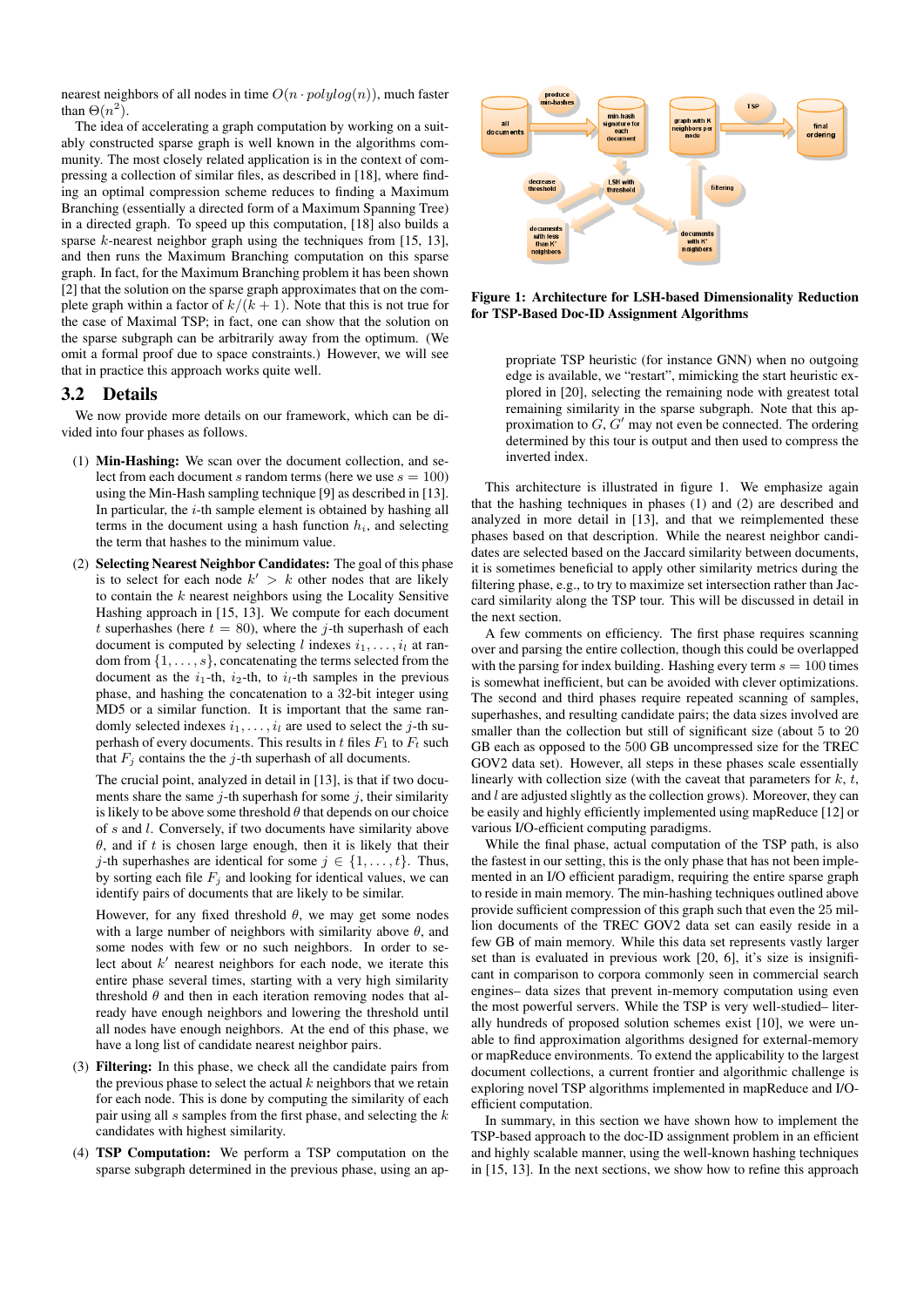to optimize the resulting index compression on real data sets and with real index compression technology.

#### 4. CHOOSING EDGE WEIGHTS IN TSP

The TSP approach to document reordering relies on suitable edges weights based on document similarity to find an assignment of docIDs that achieves good compression. However, it is not obvious what is the best measure of document similarity for this case. Previous work has sometimes used the Jaccard measure (the ratio of intersection to the union of the two documents) and sometimes used the absolute size of the intersection to determine the edge weight in the resulting TSP problem. We now discuss this issue in more detail and suggest additional weight functions.

Intersection size: This measure was previously used in [20, 6], and has a simple and meaningful interpretation in the context of TSP-based reordering: choosing an edge of weight *w* in the TSP tour assigns consecutive docIDs for two documents with *w* terms in common, thereby leading to *w* 1-gaps in the resulting inverted index structure. Formally, the maximum TSP tour in a graph with edge weights given by raw intersection size results in an inverted index structure with the largest possible number of 1-gaps.

As we show later, using intersection size indeed results in indexes with large numbers of 1-gaps. However, improved compression does not just depend solely on the number of 1-gaps, as we discuss further below.

Jaccard measure: This measure does not have any natural interpretation in terms of gaps, but was previously used in [22, 6]. The Jaccard measure also has two other attractive features in the context of TSP. First, it gives higher weights to documents of similar size. For example, if a small document is properly contained in another larger document, then their Jaccard similarity is very small while their intersection is quite large. While this is not a problem in an optimal solution of the (NP-Complete) TSP problem, many greedy heuristics for TSP appear to suffer by naively choosing edges between documents of very different size. Use of the Jaccard measure discourages use of such edges. Second, the LSH technique from [13] used in our framework works naturally with the Jaccard measure, while scalable nearest-neighbor techniques for other similarity measures are more complicated to implement [15].

Log-Jaccard measure: To explore the space between intersection size and Jaccard, we propose a hybrid measure where the intersection is divided by the logarithm of the size of the union, thus discouraging edges between documents of widely different size.

Term-weighted intersection: As mentioned before, the resulting compressed index size does not just depend on the number of 1-gaps. In particular, it could be argued that not all 1-gaps are equal: Making a 1000-gap into a 1-gap is more beneficial than making a 2-gap into a 1-gap. This argument is a bit misleading as there is no one-to-one correspondence between gaps before and after reordering. Assuming that docIDs are initially assigned at random, and any two terms  $t_1$  and  $t_2$  in the collection, with associated  $f_{t_1}$  and  $f_{t_2}$ , the number of postings in the corresponding inverted lists. Prior to reordering, the average gaps are approximately  $n/f_{t_1}$  in the list for  $t_1$  and about  $n/f_{t_2}$  in the list for  $t_2$  (where  $n$  is the number of documents), with a geometric distribution around the averages. Thus, if  $f_{t_1} < f_{t_2}$  then it could be argued that creating a 1-gap in the list for  $t_1$  provides more benefit compared to the case of random assignment than creating a gap in the list for *t*2.

This argument leads to a weighted intersection measure where each term *t* is weighted in the intersection proportional to  $\log(n/f_t)$ . This weight could also be interpreted as the savings obtained from gamma coding a 1-gap rather than an  $(n/f_t)$ -gap.

Implementation of different measures: As mentioned, our LSHbased implementation works naturally with the Jaccard measure. To implement the various other similarity measures, we first use the Jaccardbased LSH method to select the *k ′* candidates for the nearest neighbors, and then use the filtering phase to rank the candidates according to the actual similarity measure of interest. If *k ′* is chosen sufficiently

larger than *k*, then this seems to perform quite well.

#### 5. MULTI-GAP OPTIMIZATIONS

As discussed, compressed index size does not just depend on the number of 1-gaps. This fact motivated the weighted intersection measure presented in the previous section. We note however that any measure that focuses on 1-gaps, even if suitably weighted, fails to account for the impact of other types of small gaps on index size. A method that increases the number of 1-gaps as well as 2- and 3-gaps may provide a much improved compression compared to a method that solely optimized the number of 1-gaps. Thus, a better approach to document reordering would try to improve the overall distribution of gaps, giving credit for creating 1-gaps as well as other small gaps.

However, this multi-gap notion collides with a basic assumption of the TSP-based approach: benefit can be modeled solely by a weighted edge. A direct TSP formulation can only model 1-gaps! To model larger gaps we have to change the underlying problem formulation so that it considers interactions between documents that are 2, 3, or more positions apart on the TSP tour.

Luckily, the greedy TSP algorithm that utilized in this work can be adjusted to take larger gaps into account. Recall that in this algorithm, we grow a TSP tour by selecting a starting point and then greedily moving to the best neighbor, and from there to a neighbors of that neighbor, and so on. Now assume that we have already chosen a sequence of nodes (sets of terms)  $d_1, d_2, \ldots, d_{i-1}$  and now have to decide which node to choose as *di*. For a particular candidate node *d*, the number of 1-gaps created by choosing *d* is  $|d \cap d_{i-1}|$ , while the number of 2-gaps is  $|(d \cap d_{i-2}) - d_{i-1}|$ . More generally, the number of created *j*-gaps is the number of terms in the intersection of *d* and *d*<sup>*i*−*j*</sub> that do not occur in any of the documents  $d_{i-j+1}$  to  $d_{i-1}$ . Thus,</sup> we should select the next document on the tour by looking not just at the edge weight, but also at the nodes preceding the last node we selected.

To implement this efficiently, we need two additional data structures during the TSP algorithm. We add for each node a compact but sufficiently large sample of its terms. These samples are kept in main memory during the TSP. We found that using a sample of about 10% of the terms, selected by choosing all terms that hash to a value (say) 7 mod 10 for some hash function (such as MD5), works well. This results in a few dozen terms per document which can be compressed to about one byte per term; on the other hand, it is not necessary anymore to store the edge weights in memory as part of the graph as these are now computed online. The second structure is a dictionary that contains for each term that is sampled the index of the last selected document that contained the term. Initially, all entries are set to 0, and when a term *t* occurs in a newly selected node *d<sup>i</sup>* during the greedy algorithm, we update its entry to *i*.

Using these structures, the modified algorithm works as follows: Having already selected  $d_1$  to  $d_{i-1}$ , we select  $d_i$  by iterating over all unvisited neighbors of  $d_{i-1}$ , and for each neighbor we iterate over all terms in its sample. For each term, we look at the dictionary to determine the length of the gap that would be created for this term, and compute a suitable weighted total benefit of choosing this document. We then greedily select the neighbor giving the most benefit. We note that this algorithm relies on a basic approach that grows a tour one edge at a time, and could not be easily added to just any algorithm for TSP. Also, note that the filtering step still selects the *k* nearest neighbors based on a pairwise measure, and we are limited to selecting *d<sup>i</sup>* from among these neighbors.

This leaves us with the problem of modeling the benefit of different gaps. One approach would be to assign a benefit of  $1 + \log(g_{avg}/j)$ to any *j*-gap with  $j < g_{avg}$  for a term *t*, where  $g_{avg} = n/f_t$  is the average gap in the randomly ordered case as used in the previous section. Thus, a positive benefit is assigned for making a gap smaller than the average gap in the random ordering case, and no benefit is given for any larger gaps. However, this misses an important observation: Reordering of docIDs does not usually result in a reduction in the av-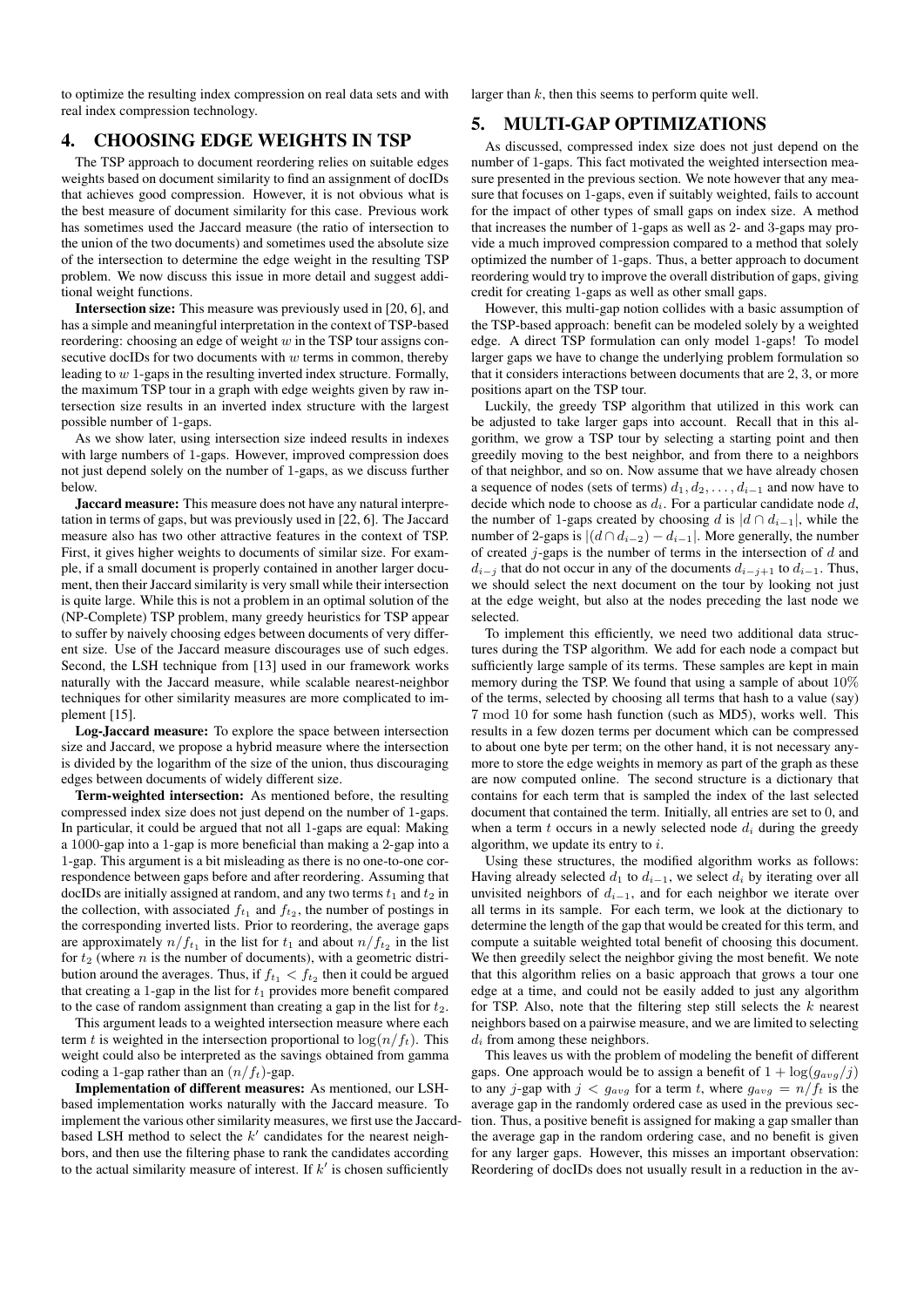|                     | GOV <sub>2</sub> | <b>Ireland</b> | Wiki       |
|---------------------|------------------|----------------|------------|
| # of documents      | 25, 205, 179     | 10,000,000     | 2.401.798  |
| # of distinct words | 36.759.149       | 18.579.966     | 19.586.472 |
| # of postings       | 6.797 M          | 2.560 M        | 787 M      |

Table 1: Basic statistics of our data sets.

erage  $d$ -gap of an inverted list.<sup>1</sup> Rather, the goal of reordering is to skew the gap distribution to get many gaps significantly smaller, and a few gaps much larger, than the average.

Thus, getting a gap above the average  $n/f_t$  is actually good, since for every gap above the average, other gaps have to become even smaller! This means that a candidate document should get benefit for containing terms that have recently occurred in another document, and also for not containing terms that have not recently occurred. Or alternatively, we give negative benefit for containing terms that have not recently occurred. This leads us to define the benefit of a *j*-gap for a term *t* as  $1 + \log(g_{avg}/j)$  for  $j < g_{avg}$  and  $-\alpha \cdot (1 + \log(j/g_{avg}))$ otherwise, say for  $\alpha = 0.5$ .

#### 6. EXPERIMENTAL EVALUATION

In this section, we evaluate the performance of our scalable TSPbased methods. Note that additional hybrid methods that combine TSP- and sort-based approaches are described and evaluated in Section 7. Throughout this section, we focus on total index size due to docIDs. The impact on the sizes of frequency values and positions will be discussed in later sections.

#### 6.1 Experimental Setup

The reductions in index size achievable through reordering depend on the properties of the document collection, both in absolute (collections with many similar documents give more gains) and relative terms (sorting-based methods do not work well if URLs or other names are not indicative of content). In our experiments, we use three data sets that are substantially different from each other, in particular:

- *•* GOV2: The TREC GOV2 collection of 25*.*2 million pages crawled from the gov domain used in some of the TREC competition tracks.
- **Ireland:** This is a random sample of 10 million pages taken from a crawl of about 100 million pages in the Irish (ie) web domain provided to us by the Internet Archive.
- *•* Wiki: This is a snapshot of the English version of Wikipedia, taken on January 8, 2008, of about 2*.*4 million wikipedia articles. (These are the actual articles, not including other pages such as discussion, history, or disambiguation pages.)

We note here that the GOV2 collection is very dense in the sense that the gov domain was crawled almost to exhaustion. Thus, for any pair of similar pages there is a good chance both pages are in the set, and as shown in [23] reductions of about a factor of 2 in index size are achievable for this set. The Ireland data set is a new collection not previously used; by sampling from a larger domain we get a less dense set of pages. The Wiki data set is different from the other two in that the pages are much more uniform in type and style, and more similar to other non-web corpora (e.g., Reuters or WSJ collections). We also expect less duplication, and less benefit from reordering by URL sorting as URLs are probably less meaningful in this case.

Table 1 summarizes the basic statistics of the data sets: the number of documents, number of distinct words, and total number of postings (in millions). In the basic version of these data sets, we did not perform near-duplicate detection to remove pages with different URLs that are almost or completely identical. However, we show the impact of nearduplicates on results in one of our experiments further below.

|                  | $\overline{\text{IPC}}$ | <b>OPT-PFD</b> | Gamma | $\sqrt{\%}$ of 1 gaps |
|------------------|-------------------------|----------------|-------|-----------------------|
| GOV2             |                         |                |       |                       |
| <b>RANDOM</b>    | 6516                    | 6661           | 8088  | 7.00%                 |
| <b>SORT</b>      | 2821                    | 3105           | 3593  | 59.00%                |
| TSP-jacc         | 2908                    | 3197           | 3475  | 67.90%                |
| <b>TSP-inter</b> | 2824                    | 3135           | 3415  | 68.20%                |
| <b>Ireland</b>   |                         |                |       |                       |
| <b>RANDOM</b>    | 2467                    | 2502           | 3820  | 8.00%                 |
| <b>SORT</b>      | 690                     | 746            | 1020  | 77.00%                |
| TSP-jacc         | 617                     | 620            | 953   | 83.80%                |
| TSP-inter        | 610                     | 614            | 947   | 84.10%                |
| Wiki             |                         |                |       |                       |
| <b>RANDOM</b>    | 697                     | 724            | 1226  | $6.00\%$              |
| <b>SORT</b>      | 653                     | 714            | 1116  | 13.00%                |
| TSP-jacc         | 594                     | 664            | 1006  | 28.00%                |
| TSP-inter        | 565                     | 663            | 984   | 28.00%                |

Table 2: Index size in MB and percentage of 1-gaps in the index, for the three data sets and four different orderings.

|                  | <b>IPC</b>        | <b>OPT-PFD</b>    | Gamma             |
|------------------|-------------------|-------------------|-------------------|
| GOV2             |                   |                   |                   |
| <b>RANDOM</b>    | 7.67              | 7.84              | 9.52              |
| <b>SORT</b>      | 3.32              | 3.66              | $\overline{4.23}$ |
| TSP-jacc         | $\overline{3.42}$ | $\overline{3.76}$ | $\overline{4.09}$ |
| <b>TSP-inter</b> | 3.32              | 3.68              | 4.02              |
| <b>Ireland</b>   |                   |                   |                   |
| <b>RANDOM</b>    | 7.71              | 7.82              | 11.94             |
| <b>SORT</b>      | 2.16              | 2.33              | 3.19              |
| TSP-jacc         | 1.92              | 1.93              | 2.98              |
| TSP-inter        | 1.90              | 1.91              | 2.96              |
| Wiki             |                   |                   |                   |
| <b>RANDOM</b>    | 7.08              | 7.35              | 12.45             |
| <b>SORT</b>      | 6.63              | 7.25              | 11.34             |
| TSP-jacc         | 6.03              | 6.75              | 10.22             |
| TSP-inter        | 5.74              | 6.74              | 9.82              |

Table 3: Compression in bits per document ID for the three data sets and four document orderings.

# 6.2 Comparison of Basic Methods

We start by comparing some baseline methods: a random ordering of docIDs (RANDOM), an ordering according to sorting by URL (SORT), and two methods, TSP-jacc and TSP-inter, based on our TSP approach. In both methods we use our implementation of LSH to determine 400 out-going candidate edges for each node, and then filter these down to 300 out-going edges per node. These values seem to work well in practice; thorough investigation into appropriate tuning of these and other parameters is beyond the scope of this work. We then run a greedy Max-TSP algorithm on this graph, where TSPjacc uses the Jaccard measure between two documents as edge weight, while TSP-inter uses the raw size of the intersection between the two documents.

Tables 2 and 3 present the absolute size of the docID portion of the inverted index, and the number of bits per docID, respectively, for the three data sets. We see that on all data sets, using the raw intersection size outperforms use of the Jaccard measure. On the Wiki data set, sorting only gives a minor improvement over random ordering, while the TSP methods achieve more significant gains, resulting in a size reduction of up to 19%. For Ireland, sorting does OK, but TSPbased methods do much better. On the other hand, for the GOV2 data set, SORT gets a similar size reduction as TSP-inter (about the same for IPC and OPT-PFD, and less than TSP-inter for Gamma coding). We also see that IPC and OPT-PFD substantially and consistently outperform Gamma coding, with IPC slightly outperforming OPT-PFD. (But note that OPT-PFD has a much higher decompression speed than either IPC or Gamma [23].)

Table 2 also shows the number of 1-gaps (i.e., cases where two con-

<sup>&</sup>lt;sup>1</sup>In fact, if we also count the gap between the last docID in the list and the end of the collection as a *d*-gap, then the average *d*-gap does not change under any reordering. If we do not count this final gap, then the average does not change by much for all except very short lists.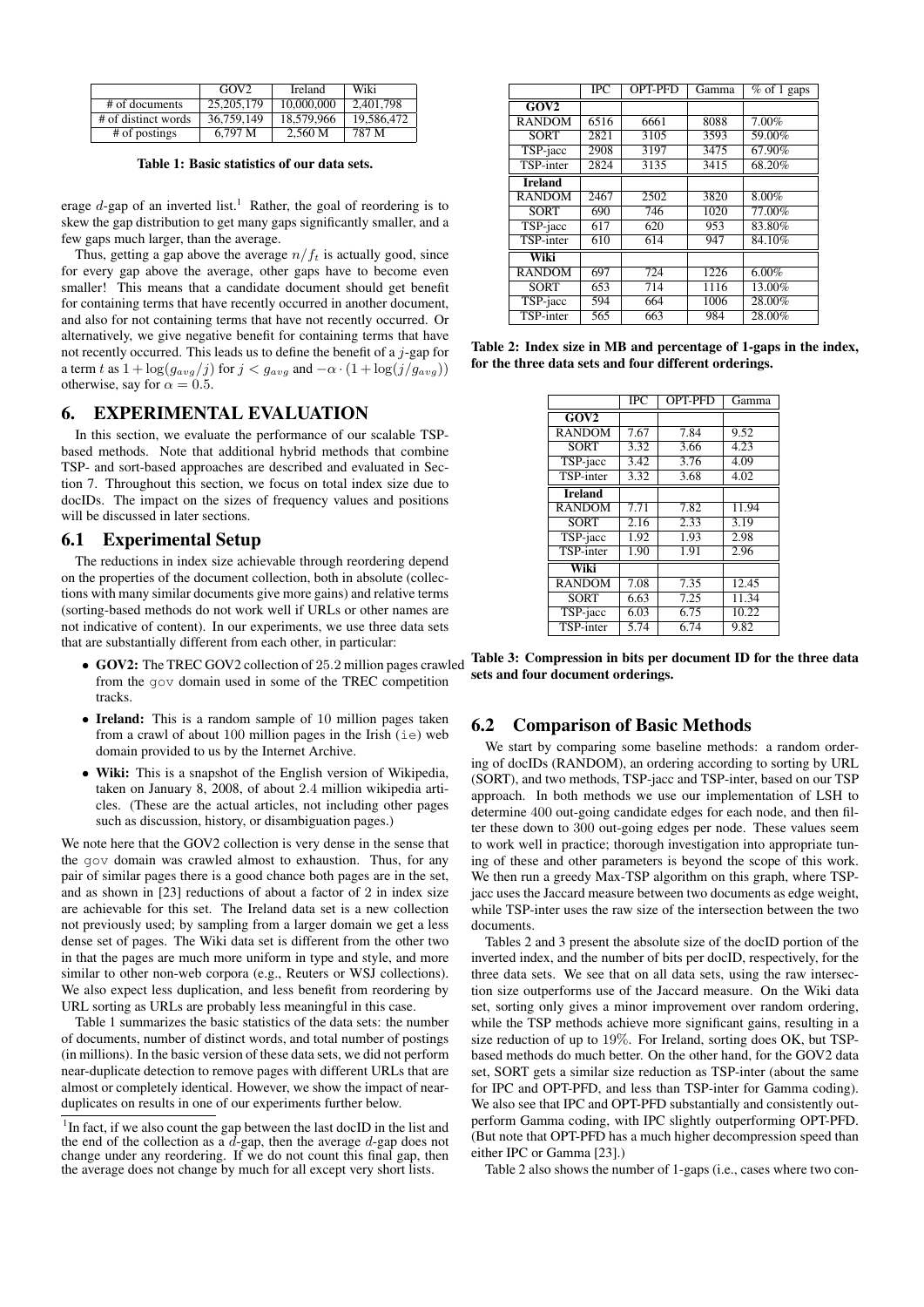

Figure 2: Compression in bits per docID on Wiki data as we vary the number of neighbors.

|                                           | <b>RANDOM</b> | <b>SORT</b> | TSP-jacc | TSP-inter |
|-------------------------------------------|---------------|-------------|----------|-----------|
| $IPC + \text{dups}$                       | 6516          | 2821        | 2908     | 2824      |
| $IPC$ - dups                              | 4360          | 2747        | 2804     | 2760      |
| $\overline{OPT\text{-}PFD + \text{dups}}$ | 6661          | 3105        | 3197     | 3135      |
| OPT-PFD - dups                            | 4360          | 3031        | 3141     | 3059      |
| Gamma + dups                              | 8088          | 3593        | 3475     | 3415      |
| Gamma - dups                              | 6211          | 3148        | 3022     | 3002      |

Table 4: Index sizes in MB for GOV2 with and without nearduplicate.

secutive documents in the ordering share a term) for the different ordering methods. TSP-size achieves a significantly higher number of 1-gaps than the other methods. This is not surprising since the optimal TSP on the complete graph would in fact maximize the total number of 1-gaps. (We believe our simple greedy TSP on the reduced graph is a reasonable approximation.) However, as we see for the case of GOV2, this does not directly imply better compression. While TSP-size has many more 1-gaps than SORT, the resulting compression is about the same. This confirms our conjecture in the previous section, that to minimize size we have to look at more than 1-gaps, and in particular at longer gaps.

We now examine how the number of neighbors in the reduced graph impacts performance. In Figure 2, we plot the resulting compression in bits per docID for Wiki as we increase the number of neighbors. For all three compression schemes (IPC, OPT-PFD, Gamma) we see that compression improves with the number of neighbors (as expected), but improvement becomes less significant beyond about 200 to 300 neighbors. In the following, unless stated otherwise, we use 300 neighbors per node, as in our basic experiments above. We note here that a larger number of neighbors increases the time for the TSP-based methods as well as the amount of memory needed during the greedy TSP itself; we explore these issues further below.

Next, we consider the impact of near-duplicates (near-dups) on compression. To do this, we used our LSH implementation to detect all near-dups in the three data sets, defined here as pairs of documents with a Jaccard score (ratio of intersection and union) of more than 0*.*95. (Note that for very short documents, one might argue that this threshold is too strict as it requires two documents to be identical. However, such documents contribute only a small part of the postings in the index.) We found that Wiki has less than 0*.*2% near-dups, while Ireland and GOV2 have 26% and 33% near-dups. Even for the case of GOV2, with more than 8*.*3 million near-dups out of 25*.*2 million documents, the benefits of reordering are not just due to near-dups: Removing near-dups from the index under a random ordering results in a size reduction of about 30%, while subsequent reordering of the set without near-dups results in an additional 37% reduction (for IPC, relative to a random ordering without duplicates).

Another interesting observation is that for the reordering methods, the size of the index with and without near-dups is very similar – this implies that use of reordering methods effectively neutralizes the im-

|                  | $\overline{\text{IPC}}$ | OPT-PFD | Gamma |
|------------------|-------------------------|---------|-------|
| GOV2             |                         |         |       |
| <b>SORT</b>      | 3.32                    | 3.66    | 4.23  |
| <b>TSP-inter</b> | 3.32                    | 3.68    | 4.02  |
| TSP-log-ft       | 3.36                    | 3.73    | 4.09  |
| TSP-log-jacc     | 3.30                    | 3.68    | 4.04  |
| TSP-gaps         | 3.18                    | 3.53    | 3.96  |
| <b>Ireland</b>   |                         |         |       |
| <b>SORT</b>      | 2.16                    | 2.33    | 3.19  |
| TSP-inter        | 1.90                    | 1.91    | 2.96  |
| TSP-log-ft       | 1.91                    | 1.94    | 2.99  |
| TSP-log-jacc     | 1.89                    | 1.91    | 2.96  |
| TSP-gaps         | 1.87                    | 1.89    | 2.91  |
| Wiki             |                         |         |       |
| <b>SORT</b>      | 6.63                    | 7.25    | 11.34 |
| <b>TSP-inter</b> | 5.74                    | 6.74    | 9.82  |
| TSP-log-ft       | 6.09                    | 6.68    | 10.10 |
| TSP-log-jacc     | 5.63                    | 6.31    | 9.12  |
| TSP-gaps         | 5.36                    | 6.02    | 8.83  |

Table 5: Compressed size for advanced methods in bits per docID.

pact of near-dups on index size, thereby allowing us to keep neardups during indexing without index size penalty and then deal with them during query processing (which might sometimes be preferable). Closer inspection of the statistics for near-dups also showed that they are highly skewed and that a significant fraction of the total near-dups in GOV2 and Ireland is due to a small number of documents being near-duplicated many times (rather than due to many documents having one or two near-copies each). We suspect that this is due to the crawler being unable to figure out that (almost) the same content is returned by a site under many different URLs.

#### 6.3 Advanced TSP Methods

We now evaluate our various refinements of the basic TSP method. In Table 5 we compare the number of bits per docID of the SORT and TSP-inter methods from above with three additional TSP-based methods described in earlier sections: (i) TSP-log-jacc, which uses as edge weight the size of the intersection divided by the logarithm of the size of the union, (ii) TSP-log-ft, which weighs each term in the intersection of two documents by  $\log(N/f_t)$  (thus giving higher weights to 1-gaps created in short lists), and (iii) TSP-gaps, which considers not just 1-gaps but also larger gaps as described in Subsection 5.

The results are shown in Table 5, where we show the number of bits per docID under IPC, PFD, and Gamma coding. We observe that TSP-log-ft does not seem to offer any improvement over using raw intersection, in fact, often performing worse. TSP-log-jacc gives decent improvements on Wiki, moderate improvements on GOV2, and only minuscule improvements on Ireland. However, TSP-gaps outperforms all other methods, and achieves improvements, e.g., for IPC, ranging from 2% on Ireland (which may be hard to further improve as it is already less than two bits per docID) to about 8% on Wiki (compared to TSP-inter). Thus, as conjectured, it is important to model longer gaps, not just 1-gaps, to achieve the best possible compression.

Recall that TSP-gaps differs from the other methods in that it cannot be modeled as a strict Max-TSP problem; the total benefit is not simply a sum of precomputed edge weights but a more complicated expression along the chosen path. However, as discussed in the previous section, we can "graft" this method on top of our simple greedy TSP method that grows a path one edge at a time, by adding suitable data structures and in each step some computation for updating the benefit. A natural question is how much better we could do by using better heuristics for the TSP problem, instead of the simple greedy heuristic used in this and previous work. However, TSP-gaps makes it more difficult to apply other heuristics, as we are restricted to heuristics that grow (one or several) long paths one edge at a time.

To test the potential for additional improvements, we experimented with local search strategies that select the next edge to be added to the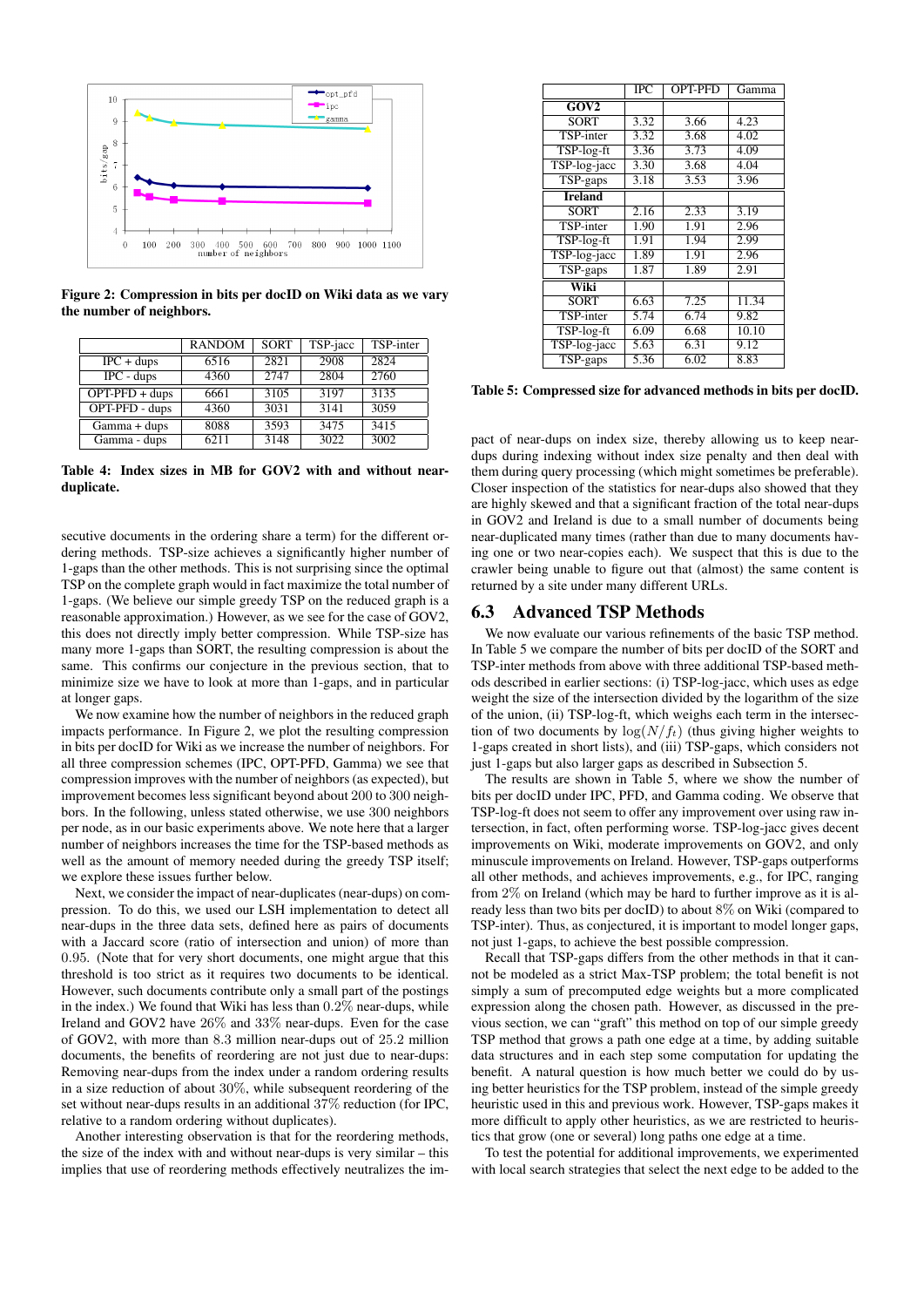|                  | <b>IPC</b> | <b>OPT-PFD</b> | Gamma |
|------------------|------------|----------------|-------|
| GOV <sub>2</sub> |            |                |       |
| TSP-gaps         | 3.18       | 3.53           | 3.96  |
| $TSP-gaps-(5)$   | 3.12       | 3.46           | 3.90  |
| <b>Ireland</b>   |            |                |       |
| TSP-gaps         | 1.87       | 1.89           | 2.91  |
| $TSP-gaps-(5)$   | 1.85       | 1.87           | 2.87  |
| Wiki             |            |                |       |
| TSP-gaps         | 5.36       | 6.02           | 8.83  |
| $TSP-gaps-(5)$   | 5.26       | 5.95           | 8.83  |
| $TSP-gaps-(5,5)$ | 5.25       | 5.93           | 8.81  |

Table 6: Compression for extended neighborhood search in bits per docID.

| generating min-hashes           | 2 hour and 15 minutes  |
|---------------------------------|------------------------|
| generating super-hashes         | 3 hours and 30 minutes |
| neighbor finding (7 iterations) | 6 hours and 40 minutes |
| TSP-jacc                        | 10 minutes             |
| TSP-inter                       | 10 minutes             |
| TSP-gaps                        | 1 hour and 30 minutes  |
| $TSP-gaps-(5)$                  | 10 hours               |

Table 7: Time for each step in our TSP-based framework, for GOV2 with 300 neighbors per node.

path by performing a limited search of the neighborhood of the current endpoint. That is, for a depth-*d* method, we check not just all outgoing edges to select the best one, but for the top- $k_1$  out-going edges, we explore edges at depth 2, and for the top-*k*<sup>2</sup> resulting paths of length 2 we explore one more level, and so on until we have paths of length *d*. We then add the first edge of the best path to our existing path, and repeat. Thus, a depth- $d$  method is defined by  $d-1$  parameters *k*<sub>1</sub> to  $k_{d-1}$ , plus a discount factor  $\alpha$  that is applied to benefits due to edges further away from the current endpoint, and some threshold value for further pruning of paths (e.g., we might consider only paths with a value at least 80% of the current best path). There are obviously other heuristics one can apply, so this is just a first exploration of the potential for improvements. We note that there is obviously a trade-off with computation time; in a graph with *n* out-going edges per node, we have to compute the benefit of up to  $(1+k_1 + \ldots k_{d-1}) \cdot n$  instead of *n* edges.

The results are presented in Table 6, where we look at the benefit of a simple depth-2 search (with  $k_1 = 5$ ) over TSP-gaps. We see that the benefits are very limited, with the best improvement of only 2% in index size on the GOV2 and Wiki data set. While deeper searching strategies were explored, the observed benefit was very small.

#### 6.4 Efficiency Issues

We now discuss the efficiency of the various methods. We note here that sorting by URL, although not applicable to all data sets, is of course highly efficient as it does not require any access to the text in the documents. While it would be impossible for any method that exploits the content of documents to run in time comparable to SORT, it is important that a method achieve efficiency that is comparable to that of building a full-text index, and scalability to large data sets. All of our run were performed on a single AMD Opteron 2.3Ghz processor on a machine with 64GB of memory and SATA disks. For all experiments at most 8 GB were used except for the TSP computation in the case of TSP-gaps where at most 16 GB were used.

Some sample results are shown in Table 7 for the GOV2 collection of 25*.*2 million pages, our largest data set. In the first step, we create 100 min-hashes per document, while in the second step, 80 32-bit super-hashes are created from the min-hashes for each document and for each iteration in the subsequent step (i.e., 560 superhashes per document for the seven iterations). We create a separate file for each of the 560 super-hashes and then sort each super-hash file using an I/Oefficient merge sort. In the third step, for each node we generate up to 400 candidate nearest-neighbor edges for each node, by performing seven iterations with different threshold values for the LSH computation (using the super-hashes previously created according to the chosen thresholds). Each iteration involves a scan over the corresponding 80 super-hash files, then excluding nodes with more than400 candidate edges from subsequent iterations. At the end, the 400 candidates are re-ranked based on the real weight function (i.e., Jaccard, raw intersection, or log-Jaccard) using the min-hashes, and the top 300 edges for each node are kept. Note that to avoid duplicated candidate edges, we assume that all candidate edges fit in main memory; otherwise we split the nodes into several subsets and perform a superhash scan for each subset. (To use less than 8 GB, we split the nodes into two subsets; otherwise the time for the third step would drop by a factor of 2 while using more memory.)

Overall, we note that producing the min-hashes and super-hashes, and then finding and filtering nearest neighbor edges, takes time roughly comparable to that of building a full-text index on such a data set. (The presented running times are reasonably but not completely optimized, so some improvements could be obtained with careful code optimization and tuning of parameters such as the number of neighbors or iterations.) Moreover, we point out that these three steps can be very efficiently and easily ported to a mapReduce environment, or executed in an I/O-efficient manner on a single machine, thus allowing us to scale to much larger data sets.

The fourth step is the actual greedy TSP approximation. Our current implementation requires the entire graph reside in main memory– a solution that is inherently non-parrallelizable. We are presently experimenting with new TSP algorithms leveraging mapReduce and I/O efficient techniques to allow arbitrarily large data sets to be processed. Initial experiments are promising and scalable TSP algorithms remain a direction for future research.

As we see, the TSP computation is very fast (around 10 minutes) for precomputed edge weights (e.g., TSP-jacc, TSP-inter, TSP-log-jacc), and somewhat slower (1*.*5 hours) for the multi-gap approach. TSPgaps also requires more memory to store extra min-hashes (a 10% sample of each document) to compute online the benefits of larger gaps. Once we add an additional search of the neighborhood, the running time quickly increases to about 10 hours even for  $k_1 = 5$ . Thus, it may be more realistic to avoid this cost and just use TSP-gaps. Overall, for our current GNN, both running time and memory requirements for this step scale roughly linearly with the number of nodes and number of edges per node.

# 7. HYBRID ALGORITHMS

In the previous section, we demonstrated that a TSP-based approach provides significant improvements over the sort-based approach on the Wiki and Ireland data sets and more modest improvements on GOV2, while allowing for a reasonably efficient and scalable implementation. Of course, the sorting-based approach still has advantages in terms of run time. Therefore, it would be interesting to combine the benefits of the two approaches. In this section, we explore possible hybrid algorithms that use sorting as well as TSP to get better compression and faster computation of the reordering.

We start out with a simple extension of the sort-based approach, called SORT+SIZE, where we combine sorting by URL with use of document size. Intuitively, sorting brings similar documents closer together, but probably does not work that well on the local level since very often several groups of similar pages (but different from each other) are mixed in the same site or subdirectory. One simple heuristic to tease such groups apart is to use document size, i.e., the number of words in a document, as an additional feature. In particular, we experimented with the following simple heuristic: We first sort by URL, then in each web site, we split documents into a number of classes according to size (usually 5 classes), and then in each class we sort again by URL. (Thus, we first have all the largest pages in the site, then all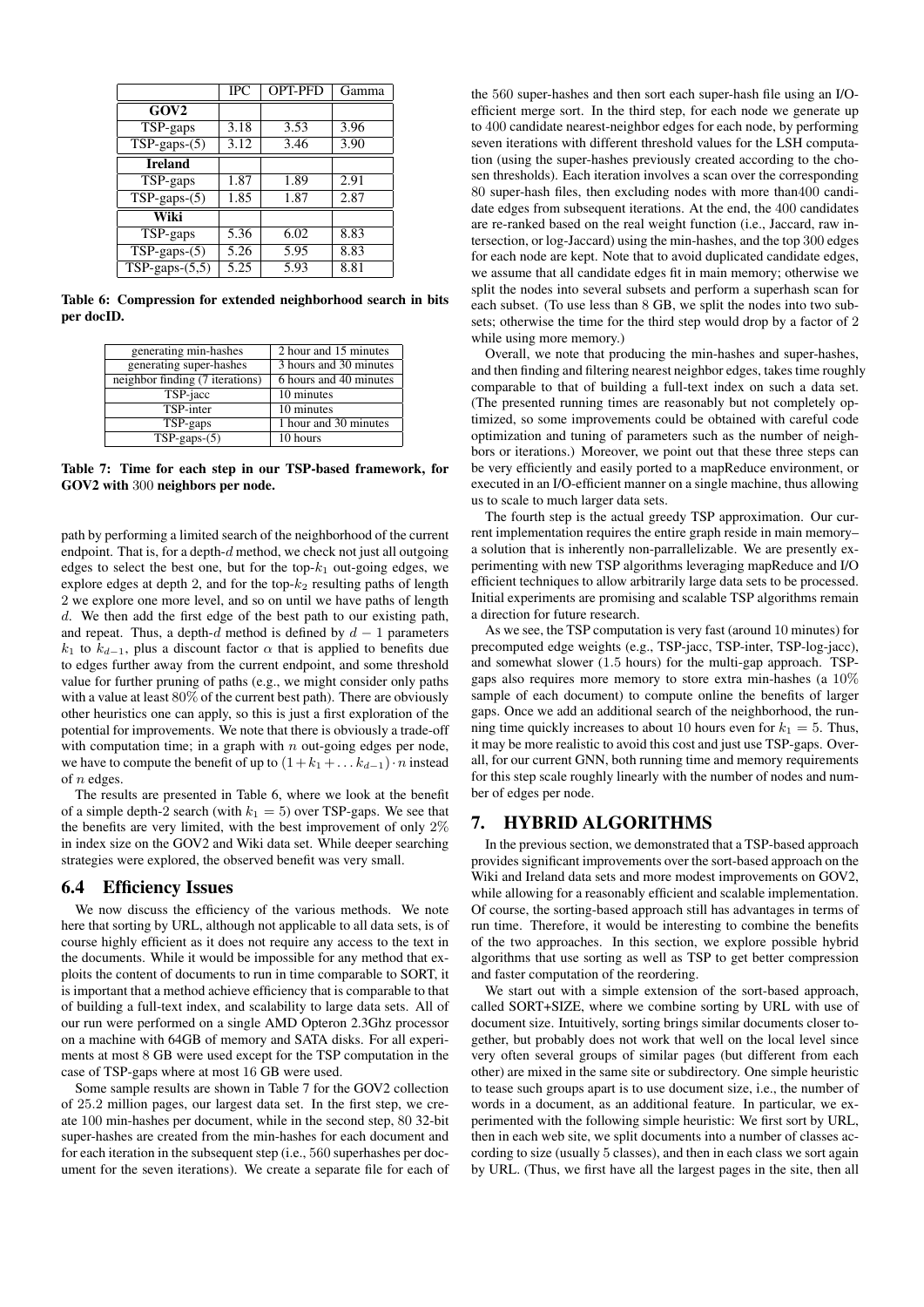

Figure 3: Performance of hybrid using both LSH and sort edges on GOV2 under IPC with 300 edges, for varying percentages of LSH edges.

|                            | <b>IPC</b> | <b>OPT-PFD</b> | Gamma |
|----------------------------|------------|----------------|-------|
| <b>SORT</b>                | 3.32       | 3.66           | 4.23  |
| SORT+SIZE                  | 3.23       | 3.58           | 4.17  |
| TSP-gaps                   | 3.18       | 3.53           | 3.96  |
| $TSP-gaps-(5)$             | 3.12       | 3.46           | 3.90  |
| Hybrid-50lsh-250sort       | 2.96       | 3.24           | 3.59  |
| Hybrid-150lsh-150sort      | 2.92       | 3.22           | 3.57  |
| Hybrid-150lsh-150sort+size | 2.92       | 3.22           | 3.58  |
| Hybrid-50lsh-50sort        | 3.02       | 3.31           | 3.66  |

Table 8: Compression in bits per docID for hybrid methods on GOV2.

the moderately large pages, and so on.) As we will show, this simple heuristic already gives interesting improvements in certain cases. It also motivates the search for other heuristics that are only based on simple features such as URL and document size; see for comparison the recent work in [3] on how to detect near-duplicates based only on URLs without using page content. We note that [8] recently and independently proposed to sort all documents by size only; this achieves measurable benefits but does not perform as well as sorting.

We also consider hybrids between sorting and TSP-based methods. A simple approach is to first sort by URL, then create for each node edges to its, say, 100 closest neighbors in this ordering, and run a TSP algorithm on the resulting graph to determine the final ordering. Thus, sorting is used to select edges, and then TSP locally reorders the nodes. We can also combine such *sort edges* with edges determined via LSH. In the following, we experiment with these heuristic.

In Figure 3, we look at how to best combine LSH edges and sort edges. Given 300 neighbors, we vary the number of sort edges from 0 to 300, and choose the remaining edges using the LSH method. As we see, this approach achieves significant improvements over our best previous method, decreasing index size by more than 10% in some case over TSP-gaps. We also see that using a roughly equal number of edges from both sets performs best. However, even choosing just 50 LSH edges comes close to optimum. Additionally, using only sort edges does not perform well at all. We note here that decreasing the number of LSH edges to 50 will significantly reduce the times for the LSH computation (min-hashing, super-hashing, and neighbor finding) reported in the previous section.

In Table 8 we present some selected results for the hybrid methods. We see that SORT+SIZE is better than just URL sorting, but not as good as TSP-gaps. Note that while using 50 LSH edges and 250 sort edges is close to the best result for 300 neighbors, even using just 50 LSH edges and 50 sort edges does better than the best TSP-gaps method with 300 neighbors. This is important because using fewer total edges improves both machine time and memory consumption for the TSP computation, while using fewer LSH edges improves the efficiency of the various LSH steps. Thus, in practice using 50 sort

|               | <b>RANDOM</b> | <b>SORT</b> | TSP-gaps | Hybrid |
|---------------|---------------|-------------|----------|--------|
| docIDs (IPC)  | 6516          | 2821        | 2703     | 2480   |
| freqs $(IPC)$ | 1831          | 1238        | 1191     | 1151   |
| total (IPC)   | 8347          | 4059        | 3894     | 3631   |
| docIDs (PFD)  | 6661          | 3105        | 3051     | 2735   |
| freqs (PFD)   | 2098          | 1442        | 1421     | 1378   |
| total (PFD)   | 8759          | 4547        | 4472     | 4113   |

Table 9: Index size(MB) including frequency values for GOV2.

|                | <b>RANDOM</b> | <b>SORT</b> | Hybrid |
|----------------|---------------|-------------|--------|
| position (PFD) | 3495          | 2834        | 2709   |
| position (IPC) | 3154          | 2737        | 2638   |

Table 10: Position index size(MB) for a 2-million subset of GOV2.

edges and 50 LSH edges may be a very good choice. However, using sort+size edges instead of sort edges in the hybrid gives no benefits.

#### 8. IMPACT ON QUERY PROCESSING

In preceding sections, we focused on minimizing the total size of docID component of the inverted index. One purpose of minimizing index size is to improve query processing speed, as a smaller index requires less data to be transferred between disk and memory and between memory and CPU. In this section, we provide measurements of the impact of reordering on query processing, using GOV2 and 100*,* 000 queries from the TREC Efficiency TASK and Wiki data and 5*,* 000 selected queries from AOL which are related to wikipedia.

We start with some numbers for index size including frequency values in the index, that is, the number of occurrences of a term in each document. We apply the *Most Likely Next* (MLN) transformation to frequency values before compression, as proposed in [23]. As we see in Table 9 for the case of GOV2, the methods with the best docID compression also give the best compression for frequency.

Then, we look at the impact of our technique on position compression. In our implementation we treat all documents in the collection as one consecutive "big page" and index the position of each term inside this "big page" as proposed in [11]. Table 10 gives the result for a 2-million subset from GOV2 which have consecutive alphabetic URLs. From Table 10 we can see under a better docID assignment the position compression is also improved.

Next, we look at the amount of index data per query, that is, the total sizes of the inverted lists associated with the query terms of a typical query. This puts more weight on the most commonly used query terms, and is a measure for the amount of data per query that has to be transferred from disk to main memory in a disk-resident index. As we see from Table 11, a better reordering significantly reduces the amount of index data required per query. In fact, the improvement per query is larger than the improvement in total index size, since more frequently accessed inverted lists appear to benefit more from reordering.

State-of-the-art IR query processors cache parts of the inverted index in main memory in order to reduce disk accesses and thus speed up processing. We now look at how disk transfers are reduced by using a better document ordering. It is important to realize that the reduction in disk accesses is not linear in either the total or per-query index size, but usually much larger since a higher percentage of the smaller index will fit into cache, thus in turn increasing the cache hit rate. In Figure 4 we see that both TSP-gaps and the hybrid method achieve fairly significant improvements over the sort-based ordering for a range of cache sizes from 0 to 640 MB, resulting in up to  $24\%$  reduction in disk transfers.

|            | <b>SORT</b> | $TSP-2ans$ | Hybrid |
|------------|-------------|------------|--------|
| size/query | 1.116       | 1.076      | 0.98   |

Table 11: Size of inverted lists per query for docID in MB, for GOV2 using IPC.